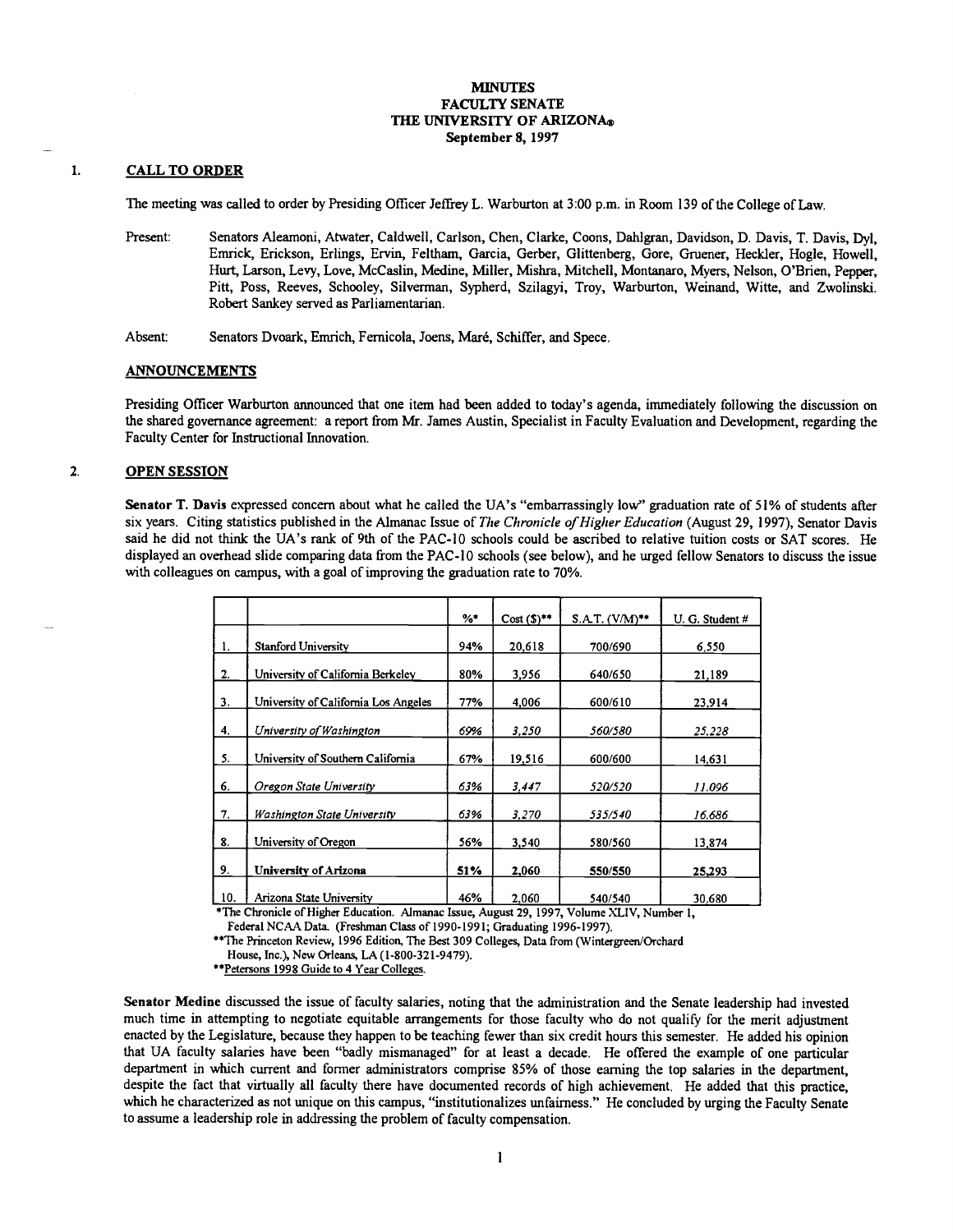# 3. REPORTS

### 3A. Provost and Interim President Paul Sypherd

Provost and Interim President Sypherd began by describing the UA's progress in several areas during the past three to four yearsprogress which has been achieved despite the adversity of budget restrictions. He traced recent socio-economic trends, especially the fact that the top 20% of American households control 85% of the nation's wealth, and the implications that these realities have for public research universities. He outlined five issues that he said the UA should address in the months ahead: (1) all faculty must be fully engaged in the work of the University; (2) all departments must have a plan for the constant improvement of the student experience; (3) as an institution, the UA must recognize and plan for the "new traditional student," one who is returning for a university education in his or her mid-20s after working for a period of time; (4) the UA must engage with the community on all levels, public and private; and (5) the UA must confront its role in the electronic university. He concluded by commenting that the role of the research university has changed and will continue to do so; responding to these changes is what makes our jobs challenging.

### 3B. Chair of the Faculty Jerrold Bogie

Chair Hogle reported that the summer had been a tempestuous, dynamic one for faculty governance, with developments in several areas, including the shared governance agreement, which will be discussed in detail later. He reviewed other activities: Presidential Search - This process went very well, due in part to the fact that there was more faculty representation on the search committee than ever before and the committee did a very thorough, conscientious job. Dr. Hogle added that he had visited incoming President Peter Likins at Lehigh University in August and came away very impressed with his ability to absorb vast amounts of information, as well as his enthusiasm for and commitment to a broad-based Faculty Senate such as the UA currently has. Benefits Issues - Congress considered several issues related to faculty benefits, with the net result that faculty won some battles and lost others. Although faculty retained the benefit of tuition waivers for relatives attending state institutions, they lost the fight to keep TIAA pension reserves tax-exempt. With regard to health insurance benefits, serious questions were raised about the process the State Department of Administration used to select an indemnity plan provider. The AAUP health benefits committee, assisted by Journalism Professor Jacqueline Sharkey and others, did a very thorough job of documenting problems with the selection process. Although the Governor eventually decided to allow the original selection to stand, he did pledge close supervision of the indemnity provider. (3) Arizona International Campus - Dr. Hogle noted that both he and the former Chair of the Faculty, John Schwarz, had been approached by a former MC faculty member regarding a dismissal; negotiations regarding that situation are still in process. Also, Dr. Hogle noted that he and Presiding Officer Warburton had asked the Senate Task Force on AIC to investigate concerns related to that campus, particularly in the areas of academic freedom and due process; this review will take place in conjunction with the recent ABOR mandate for re-evaluation and re-structuring at AIC. (4) Committee on Academic Freedom and Tenure (CAFT) - This committee's workload has increased dramatically, in part because CAFT is now investigating cases related to research ethics. Dr. Hogle noted that he and many others had received a message from a faculty member involved in a current CAFT case. He thoroughly investigated the claim that proper procedures were not being followed, and he found that both the University Committee on Ethics and Commitment (UCEC) and CAFT had acted properly. Dr. Hogle explained that rules from three different sources—the Office of Research Integrity (ORI), the University Handbook for Appointed Personnel (UHAP), and the Constitution and Bylaws of the General Faculty of the University of Arizona—must be followed, and they have been. In the case in question, the process is still at the informal investigation stage, not at the level of a formal hearing. If and when the process reaches the formal hearing stage, all procedures outlined in the aforementioned documents will be followed. (5) Arizona Faculties Council - The AFC, comprised of faculty leaders from the UA, NAU, ASU, and ASU-West, has been very working hard on the teaching incentive program (TIP), to assure that the merit adjustment is handled equitably. The group is also very involved with the ABOR study of faculty workload. (6) Salary Task Force - Dr. Hogle noted that he was in the process of establishing a salaiy task force, and he has asked Senator Medine and others to serve on it. Once the membership is set, the group will hold its first meeting. (7) Intercollegiate Writing Council - The 1WC is being reactivated after being essentially dormant for a year, and Dr. Elizabeth Harrison, the JWC's 1995-96 Chair, has agreed to chair it once again. Chair Hogle concluded by thanking all those who had worked hard on the events described above, including faculty leaders, committee chairs, and Faculty Center staff.

# 3C. Secretary of the Faculty Rose Gerber

Secretary Gerber reported that the issue of distribution of the Faculty Senate minutes is being studied. The goal is to develop an effective and efficient method of distribution, while at the same time reducing the printing and publishing costs. Last year, Faculty Center expenses related to the minutes greatly exceeded the budget, due in part to the large volume of Senate business conducted. If these costs can be reduced, the funds saved can be put to other good uses benefiting UA faculty. Dr. Gerber announced that a onepage, easy answer survey would be distributed with the September 1997 minutes to the General Faculty, in order to receive input from members regarding their preferences for the format and distribution of minutes. Until the results of the survey are analyzed, no changes will be made in the current procedures. Secretary Gerber concluded by asking Senators to complete the survey and to encourage their colleagues on the General Faculty to do so as well.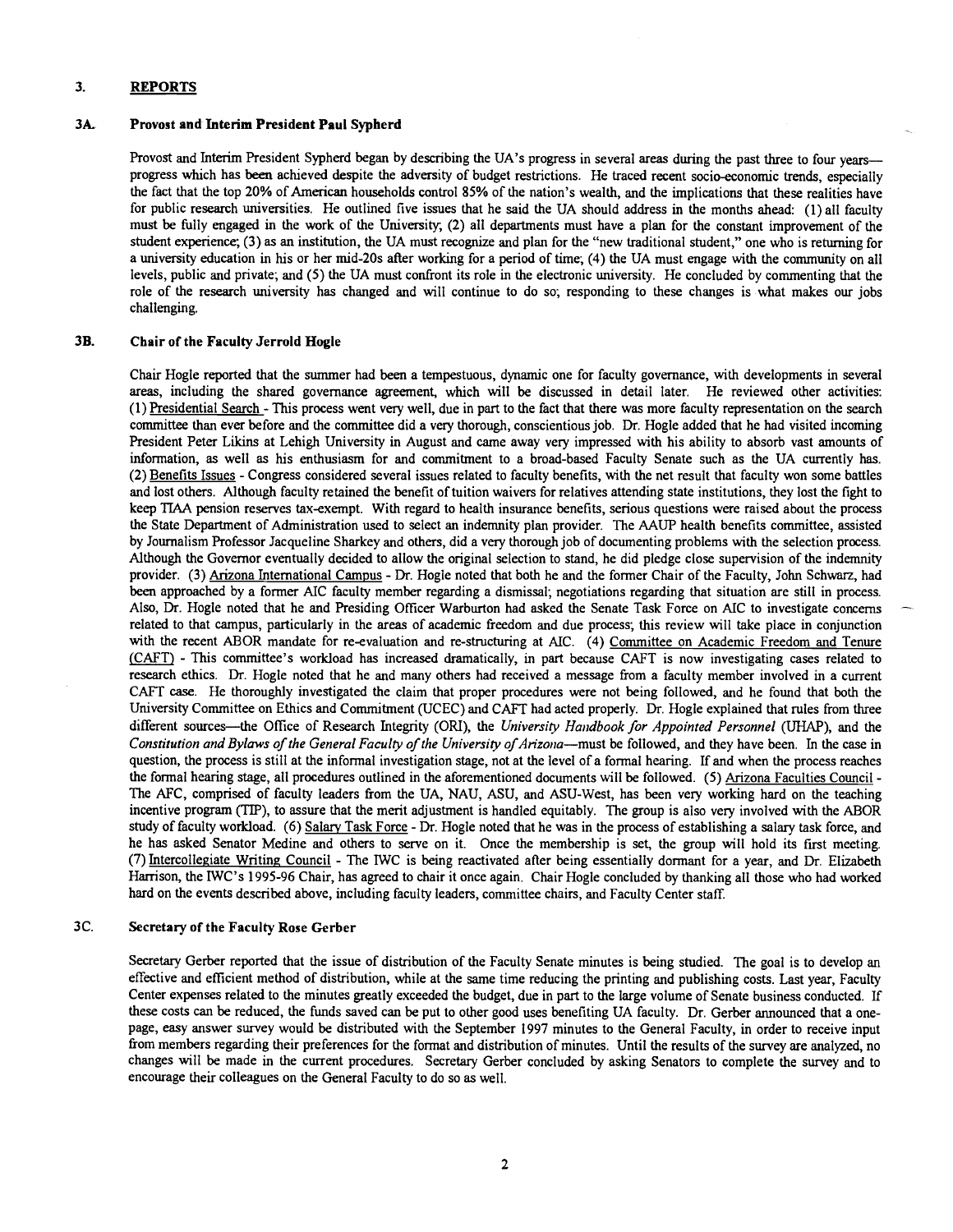# 3D. Presiding Officer of the Faculty Senate Jeffrey Warburton

Senator Warburton thanked Senators for his re-election as Presiding Officer, and for their hard work last year. He also added his thanks to Faculty Center staff members for their efforts. He pointed out the memorandum on Senators' desks asking for<br>nominations to three committees: the Senate Task Force on the Arizona International Campus, the General Committee, and the Committee on UHAP, Constitution, and Bylaws Changes. He asked Senators to submit nominations to all three committees to the Faculty Center no later than noon on Thursday, September 11, 1997, adding that he and/or Chair Hogle will appoint committee members after reviewing nominations and consulting the Senate Executive Committee. Senator Warburton announced that the orientation for new Faculty Senators would be held on Monday, September 22, from 3:00 to 4:30 p.m. in the Faculty Center. He noted that all new Senators had received written invitations, but all Senators welcome and encouraged to attend, also. He concluded by announcing that Vivian Cox, former Presiding Officer of the Senate, was in the intensive care unit of Northwest Hospital, and that Senator Aleamoni had further information if Senators wished to send condolences.

# 3E. President of ASUA Gilbert Davidson

Senator Davidson welcomed the new student representatives to the Faculty Senate and noted that they—and he—are looking forward to working with faculty on important issues confronting the campus community. With regard to Senator T. Davis' comments concerning graduation rates, Senator Davidson said it was important for evetyone to be aware of how students are being treated, and to ensure that students are included in University processes whenever possible. He described a back-to-school party ASUA held recently to welcome students; despite some last-minute problems related to the entertainment, the event was a success, with approximately 1,000 students participating. Senator Davidson noted that students are being assessed fees to fund the Student Union renovations and construction, and he encouraged faculty and staff to consider making voluntary contributions to support that project. With regard to the teaching incentive program, he said that ASUA intends to lobby for it to ensure that faculty are rewarded for their efforts, not only in teaching but in other activities, such as mentoring and advising. He noted that the teacher class evaluations would be available in the near future. He also commented that, during the fall registration, there had been problems with availability of some upper-division classes required for graduation, and he characterized improving student access to required courses as an important problem that faculty and administrators need to address.

# 4. OUESTION AND ANSWER PERIOD

Senator T. Davis, Chair of UCEC, clarified that the Office of Research Integrity does not set regulations regarding how universities conduct inquiries and investigations; it merely makes recommendations. The only actual ORI regulation is that a university have an established process in place for dealing with charges of research misconduct. Senator Davis also noted that the UA and ORI will cosponsor a course on laboratory management next year.

Senator Garcia asked how CAFT could be an investigative body (possibly bringing forward charges against a faculty member) while at the same time be the committee responsible for protecting faculty rights. He added that the two roles are not necessarily conflicting, but they need to be clearly delineated. Presiding Officer Warburton noted that Senator T. Davis would be making a presentation to the Senate Executive Committee regarding the CAFT and UCEC procedures, and perhaps he could report back to the Senate at a future date.

Senator Szilagyi asked Provost and Interim President Sypherd which faculty body had been consulted before the UA main campus loaned the Arizona International Campus almost \$1 million. Senator Sypherd responded that it became obvious that AIC was underfunded for 1997-98, because both the number of students and the amount of carry-over funding from last year were over-estimated. As the institution charged with spawning the new campus, the UA was thus faced with the choice of either allowing AIC to close sometime during 1997-98, or to cover AIC's losses. UA administrators, who did not consult with a faculty body regarding this matter, chose to address the issue at an ABOR meeting. Senator Sypherd expressed the opinion that this approach was better than merely moving funds to cover AIC's deficit for two reasons: (1) it underscored the actions of the Legislature and ABOR, and (2) it made public the fact that this was a loan to AIC, rather than a gift.

Senator Mitchell asked Chair Hogle if the salary task force would include representation from academic professionals, to which Dr. Hogle responded in the affirmative.

There was general discussion regarding AIC's relationship to the main campus. Senator T. Davis inquired what role UHAP, UCEC, and CAFT should play in MC faculty matters; Senator Myers asked whether we know with certainty that AIC is part of the UA and whether a graduating AIC student will receive a diploma from the UA or from AIC. Senator Witte commented that AIC curriculum and degree programs have never been approved by the Faculty Senate. Senators Warburton and Schwarz noted that AIC's curriculum for the first two years has undergone the usual UA approval process, having been reviewed by the Undergraduate Council. Senator Silverman suggested that the Senate Task Force on MC consider the issues brought forth today by Senator T. Davis and others; he also commented that the Faculty Senate should not turn its back on MC colleagues by not recognizing them. Senator Witte asked that Senators be provided with copies of previous Faculty Senate discussions regarding MC as a way of revisiting the issues and informing new Senators what has transpired previously Presiding Officer Warburton indicated that he would make sure that the MC material is made available to the Senate Task Force on MC, and he would also facilitate distributing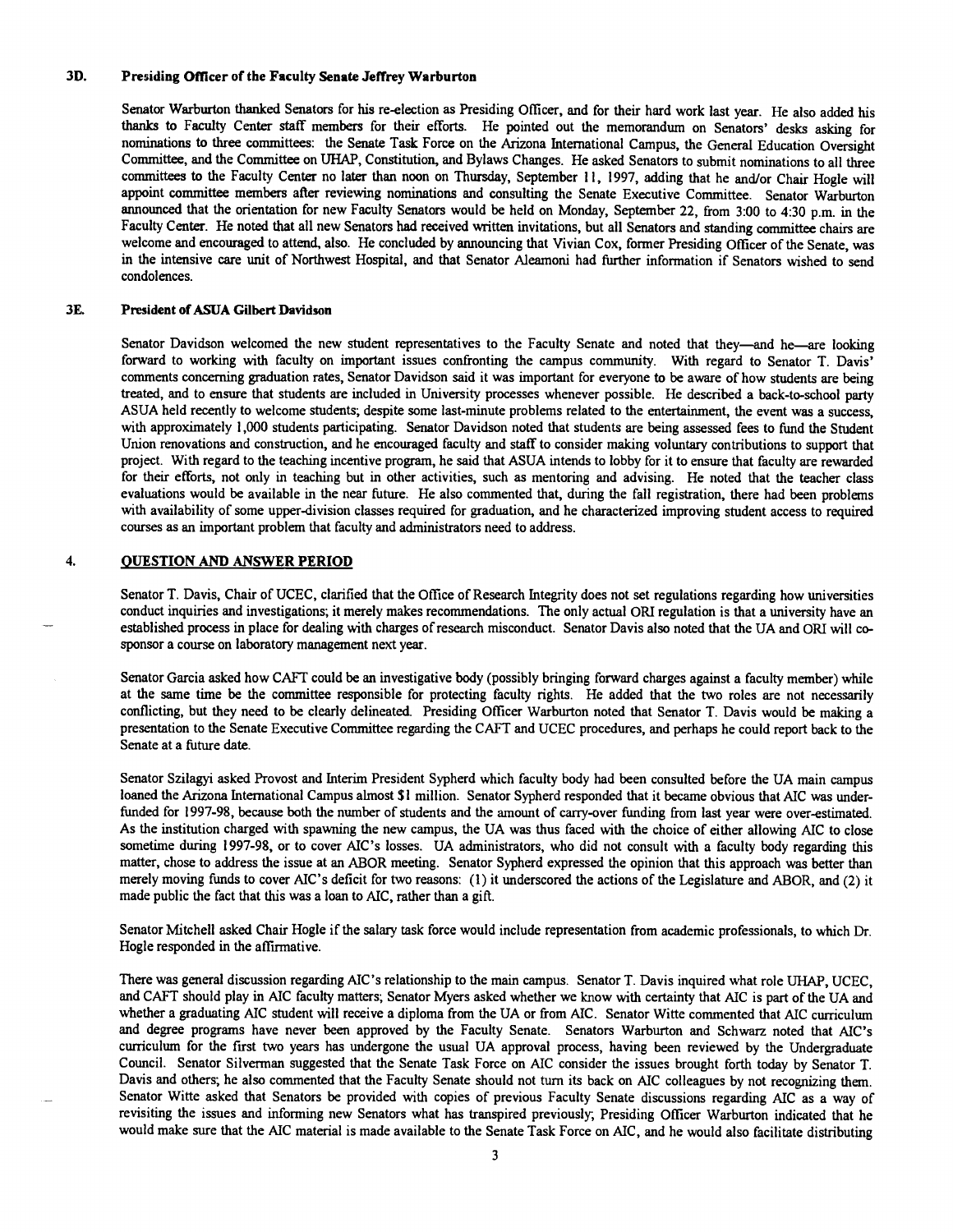this information to Senators if the cost is not prohibitive. Senator Garcia commented that, since MC faculty are UA employees, the Faculty Senate and all UA faculty committees, including CAFT, should serve MC faculty in the same way that they serve faculty on the main campus. Senator Emrick, Chair of the Senate Task Force on AIC, said the central question is whether MC is a branch campus, an issue that ABOR has never clearly interpreted if MC were designated a branch campus, ABOR rules regarding branch campuses would come into play. Senator Sypherd said Board discussion had indicated that MC is a hybrid between a campus and a branch campus. Senator Medine recalled that President Pacheco had said last year that MC would be accredited by the North Central Association by virtue of the fact that it is part of the UA. Senator Levy commented that it behooves the Senate to discuss MC students' degree status, since some of them will be graduating in two years.

#### APPROVAL OF THE MINUTES OF APRIL 7. 1997: APRIL 28, 1997; AND MAY 5, 1997 5.

The minutes of the Faculty Senate meetings on April 7 and April 28, 1997, were approved as distributed.

With regard to the minutes of the Faculty Senate meeting of May 5, 1997, Secretary Gerber read the following statement: "I sincerely regret any misunderstandings that have occurred relative to the May 5 minutes regarding comments presented during the Open Session. Occasionally comments made during Open Session are unfounded statements or statements of opinion. While we, as the Senate body, understand the nature of these comments, others may not. Therefore, the minutes of May 5 will be corrected to clearly reflect that the statements are those of the speaker." The Senate voted to approve the minutes of the May 5, 1997, Faculty Senate meeting as revised by Secretary Gerber.

#### DISCUSSION AND ACTION ON SHARED GOVERNANCE AGREEMENT (Attachments) 6.

Chair Hogle reviewed what had happened regarding the shared governance agreement over the summer. After the Faculty Senate voted to approve the shared governance memorandum on April 28, 1997, the Deputy Executive Director and Legal Counsel for the Arizona Board of Regents, Joel Sideman, reviewed the document and raised concerns about some of its language. Mr. Sideman's concerns were so great that at one point the Regents considered passing a resolution prohibiting any state institution from adopting such an agreement. Rather than have that happen, Chair Hogle and former Chair John Schwarz agreed to negotiate changes. After a series of meetings over the summer with the UA General Counsel, Jacqueline Schneider, Drs. Hogle and Schwarz reached compromise with ABOR personnel on the disputed passages. In the end, the changes were relatively few, and they were subsequently approved by a majority of faculty members who had worked on the document previously, as members of either APPC or of the conference committee. (Those who participated in the review of the revised document this summer were Senators Aleamoni, Atwater, Gerber, Hogle, Poss, Schooley, Silverman, Zwolinski, and former Chair Schwarz.) Thus, ratification of the revised document comes to the Senate as a seconded motion [Motion 1997/98-11 from this shared governance group.

Using an overhead projector, Chair Hogle explained each change individually, referring to the Amended Guidelines for Shared Governance document (with shaded areas and strikethroughs indicating changes), which was distributed in Senators' packets in advance of today's meeting. In particular, Dr. Hogle noted, the ABOR Legal Counsel wanted the document to state that (1) it represents a mutual desire to work together but does not constitute a legal contract; and (2) nothing in it supersedes ABOR policies, the General Faculty Constitution and Bylaws, or Arizona Revised Statutes. Dr. Hogle also commented that the ABOR Legal Counsel removed the words "agreement" and "concurrence," because he did not want the UA President to be forced to obtain the absolute agreement of the faculty on a decision; the concept of "full consultation of the faculty" was substituted. Chair Hogle added that President Likins had reviewed both versions of the shared governance agreement, liked them both, and had expressed his intention to sign the document if it is ratified by the Faculty Senate. According to Dr. Hogle, President Likins plans to interpret "full consultation of the faculty" to mean that "every reasonable effort will be made to reach an agreement." With regard to the deletion of the second paragraph in Section F, Process Monitoring, Dr. Hogle noted that the UA General Counsel had pointed out that the Faculty Senate can take a vote of no confidence in the President of the University, regarding shared governance or any other matter, at any time with a simple majority vote. Since the deleted paragraph would require a two-thirds vote of the Senate to determine that the spirit of shared governance has been breached, the faculty has lost nothing by its deletion.

Highlights of the ensuing discussion regarding the shared governance agreement: Senator T. Davis stated that MC needs representation in the Faculty Senate and in the shared governance agreement. Senator Garcia noted that since this agreement is considered a living document, it can be amended or discarded later if it is found not to be working. On this point, Chair Hogle commented that the Faculty Senate should try to make the agreement work, and Senator Garcia agreed. Chair Hogle also noted that the shared governance review committee mandated in the agreement could address some of the concerns expressed by Senators today. Senator Silverman remarked that he had voted against the revised document, because he did not like the changes proposed by ABOR, but he added that he thought the Senate should vote in favor of the document now and see how it works. Senator Schooley advocated passing the amended version of the document; although he initially reacted negatively to the revisions, he said, the faculty does not lose anything with the minor changes in the document, and the document itself gains the faculty an explicit "buy-in" with the Regents. Senator Aleamoni noted that he too had voted against the revised version of the document, but he felt encouraged by Dr. Hogle's report of President Likins' interpretation of "full consultation" and would now vote in favor of the revised document. Senator Witte asked Chair Hogle to explain briefly what this document gives faculty that the UA Faculty Constitution and Bylaws and the state statutes have not already given them; she also suggested waiting to hear directly from President Likins how he feels about the document after he arrives at the UA on October 1. Dr. Hogle replied that the agreement sets up a process of interchange in a formal way that has not always existed before. With regard to Senator Witte's suggestion, Chair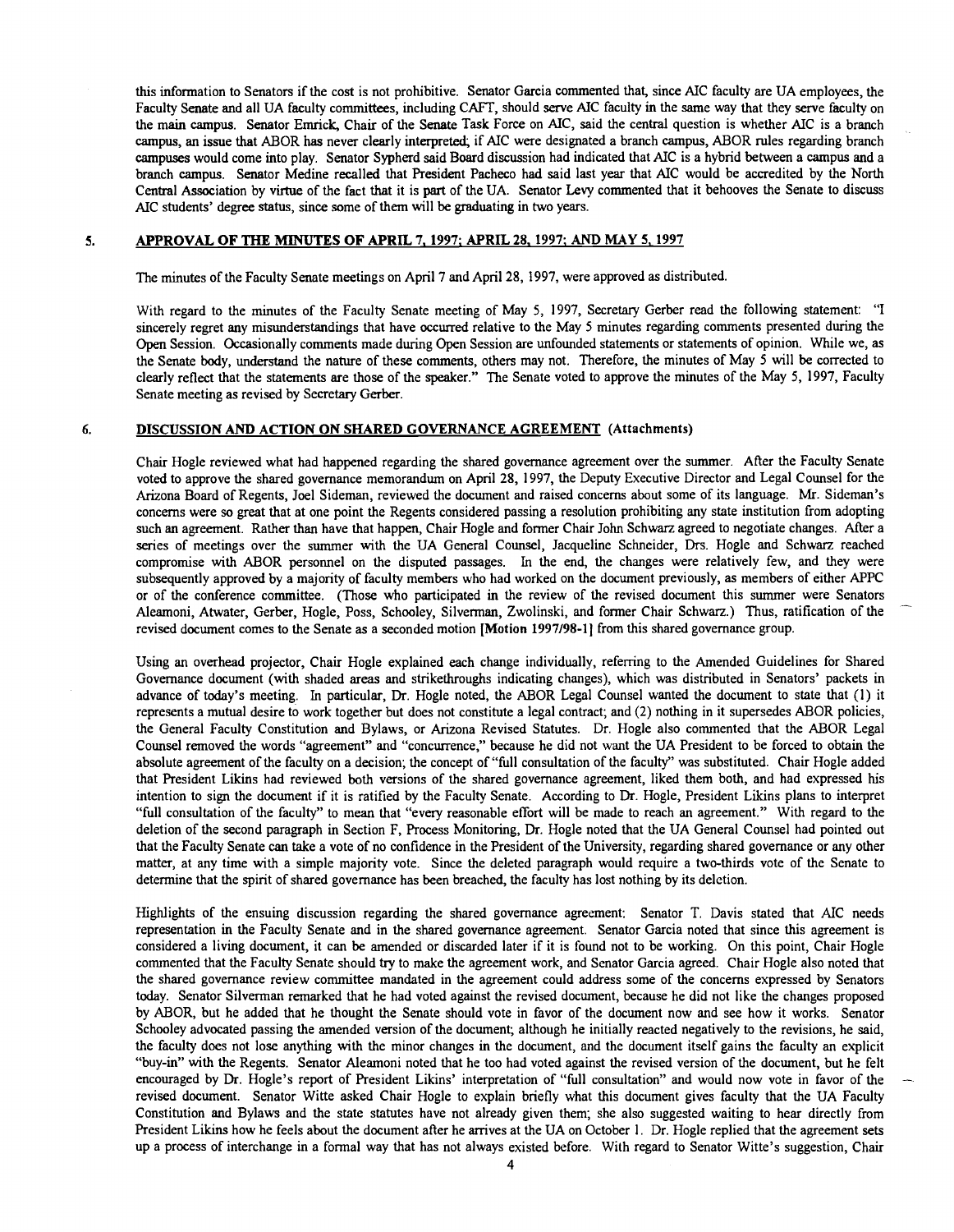Hogle noted that President Likins had requested to see the shared governance agreement and after he reviewed it, he called to express his enthusiasm as well as his intent to sign it as soon as he arrives. Senator Szilagyi urged Senators to vote against the document and give President Likins an opportunity to participate in the discussion, rather than voting on it "behind his back."

Presiding Officer called for a vote. Motion 1997/98-1, to ratify the revised Guidelines for Shared Governance (as signed by Jerrold Hogle and John Schwarz on June 26, 1997), was passed, with 44 votes in favor, 5 opposed, and i abstaining. Senator Warburton announced that now that the agreement had been ratified, the shared governance review committee needed to be established. He called for nominations to the committee, to be submitted to the Faculty Center by noon on Thursday, September 11, with balloting to take place at the October 6 Faculty Senate meeting.

#### INFORMATIONAL PRESENTATION REGARDING THE FACULTY CENTER FOR INSTRUCTIONAL INNOVATION 7. (Attachments)

Senator Warburton introduced Mr. James Austin, Specialist in Faculty Evaluation and Development, to make a presentation regarding the Faculty Center for Instructional Innovation (FCII). Mr. Austin distributed a brochure and informational sheet describing FCII's purpose and organization. Opened on April 1, 1997, the FCII is staffed by a group of five UA service units—the Center for Computing and Information Technology (CCIT), the University Library, the University Teaching Center, the Peter Treistman Fine Arts Center for New Media, and VideoServices (KUAT). FCII offers a variety of support activities for faculty, including opportunities to test computer software, create videos projects, produce 3-D models or animations, try out ergonomic equipment, arrange videoconferences, or just relax in the lounge area with periodicals at hand. Located in CC1T 337, the FCII is open Monday to Friday from 8:00 a.m. to 5:00 p.m. and other times by special arrangement. Mr. Austin concluded by inviting faculty to visit the facility and see firsthand all the services available.

#### 8. REPORT ON THE STATE OF THE UA LIBRARY (Attachments)

Presiding Officer Warburton yielded the floor to Ms. Carla Stoffle, Dean of Libraries. Dean Stofile distributed an informational packet describing recent accomplishments of the Library, as well as a graph detailing rates of inflation and escalating costs at the Library. Among the 16 accomplishments listed were: adding over 2,000 on-line full-text journals and the complete back files of 40 social science and humanities journals; providing access to over 40 databases in CD-ROM; adding network access to the 27,000,000 bibliographic records of the Research Library Information Network; installing a prototype information commons with multi-media access and creation capabilities; adding a Web front-end to SABIO and installing 60 work stations in the Science and Main Libraries to utilize Web capabilities; and reducing book order time from 48 days to 50 hours. At the same time, Dean Stoffle continued, there have been downsides at the Library as well: among other things, the photocopy operation has received many complaints, and the pilot project to address those problems has received mixed results; the recently installed work stations have had problems due to software; and students complain about the hours the Library is open. All of these issues are being addressed. However, Dean Stoffle noted, the central message of her presentation today is the continued increase in the cost of purchasing information and the copyright policy issues which the Senate needs to understand and consider, because they will impact the Library's future ability to provide information and knowledge. Using an overhead, Dean Stoffle explained the graph, noting that the gap will widen between the cost of resources and the funding that the Library available for acquiring them. The Library cannot maintain the status quo, even though Library administrators have been actively fund-raising and utilizing cost-saving measures such as consortial buying projects with ASU and NAU. Dean Stoffle enlisted the help of the Faculty Senate in addressing copyright and publishing issues, including the proposed changes to the copyright laws currently before the U.S. Congress and the World Intellectual Property Organization, which would erode the Library's ability to provide information. The American Association for Research Libraries has taken a stand on these issues; it is inviting the UA and other major universities to join in endorsing the National Humanities Alliance basic principles for managing intellectual property in the visual environment. Dean Stoffle commented that she hoped the Senate would consider taking action in the near future to endorse the NHA's principles. She also noted that the UA Library is working with ASU and NAU on principles regarding licensing agreements, and she asked the Senate to consider supporting those principles too. She remarked that the ABUR Intellectual Property Policy draft would preclude certain desirable copyright alternatives unless it is rewritten; assuming that the Faculty Senate would eventually be reviewing the policy, Dean Stoffle requested additional time to discuss the policy with the Senate at some future date. Another suggestion: that faculty work with librarians to create new publishing opportunities for scholarly journals that will be in direct competition with those that are outrageously priced. Dean Stoffle concluded by noting that the Library cannot succeed in its efforts without faculty support to help solve problems of acquiring information, particularly those due to increasing costs. She said she looked forward to working with the Faculty Senate on these issues.

Senator Garcia asked if Dean Stoffle could return to the Senate with a suggested resolution, to which she responded in the affirmative. Senator Witte commented that the ABUR Intellectual Property Policy draft had been circulating for months within the administration and in various committees, but the Senate has not yet had an opportunity to see it. She requested that Senators be provided the draft in its earliest possible form, so that they can consider it carefully in advance, rather than having to vote on it at the last minute. Senator Medine expressed his gratitude that the UA community has the magnificent library that it does, and he said he hoped the faculty would continue to support it as vigorously as in the past.

5